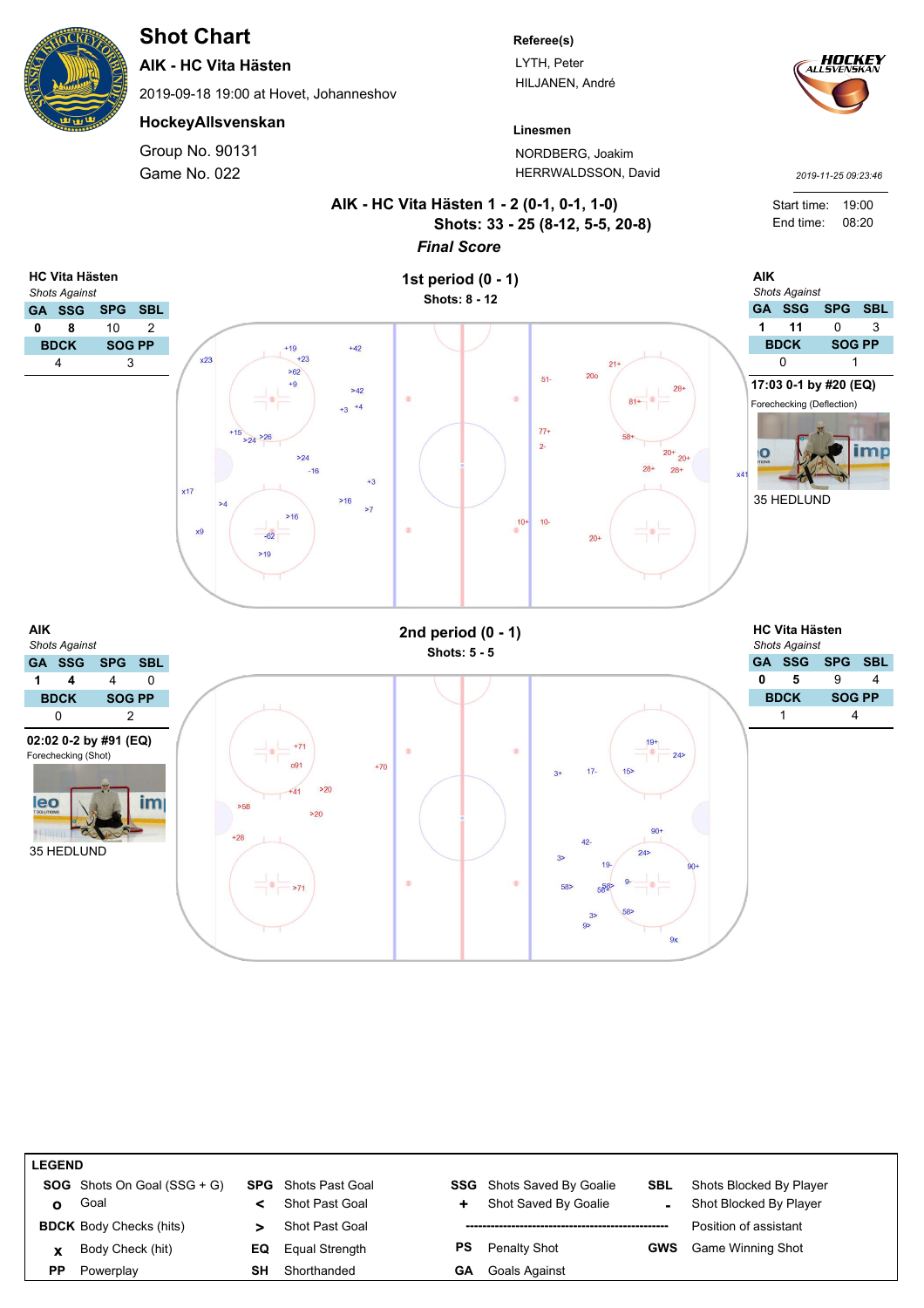# **Shot Chart**

**AIK - HC Vita Hästen**

2019-09-18 19:00 at Hovet, Johanneshov

## **HockeyAllsvenskan**

Game No. 022 Group No. 90131

#### **Referee(s)**

LYTH, Peter HILJANEN, André



*2019-11-25 09:23:46*

### **Linesmen** NORDBERG, Joakim HERRWALDSSON, David



| <b>LEGEND</b> |                                      |           |                            |     |                                  |            |                          |  |  |
|---------------|--------------------------------------|-----------|----------------------------|-----|----------------------------------|------------|--------------------------|--|--|
|               | <b>SOG</b> Shots On Goal $(SSG + G)$ |           | <b>SPG</b> Shots Past Goal |     | <b>SSG</b> Shots Saved By Goalie | SBL        | Shots Blocked By Player  |  |  |
| ο             | Goal                                 |           | Shot Past Goal             | ÷.  | Shot Saved By Goalie             |            | Shot Blocked By Player   |  |  |
|               | <b>BDCK</b> Body Checks (hits)       |           | Shot Past Goal             |     |                                  |            | Position of assistant    |  |  |
| X             | Body Check (hit)                     | EQ        | Equal Strength             | PS. | Penalty Shot                     | <b>GWS</b> | <b>Game Winning Shot</b> |  |  |
| ΡP            | Powerplay                            | <b>SH</b> | Shorthanded                | GА  | Goals Against                    |            |                          |  |  |
|               |                                      |           |                            |     |                                  |            |                          |  |  |